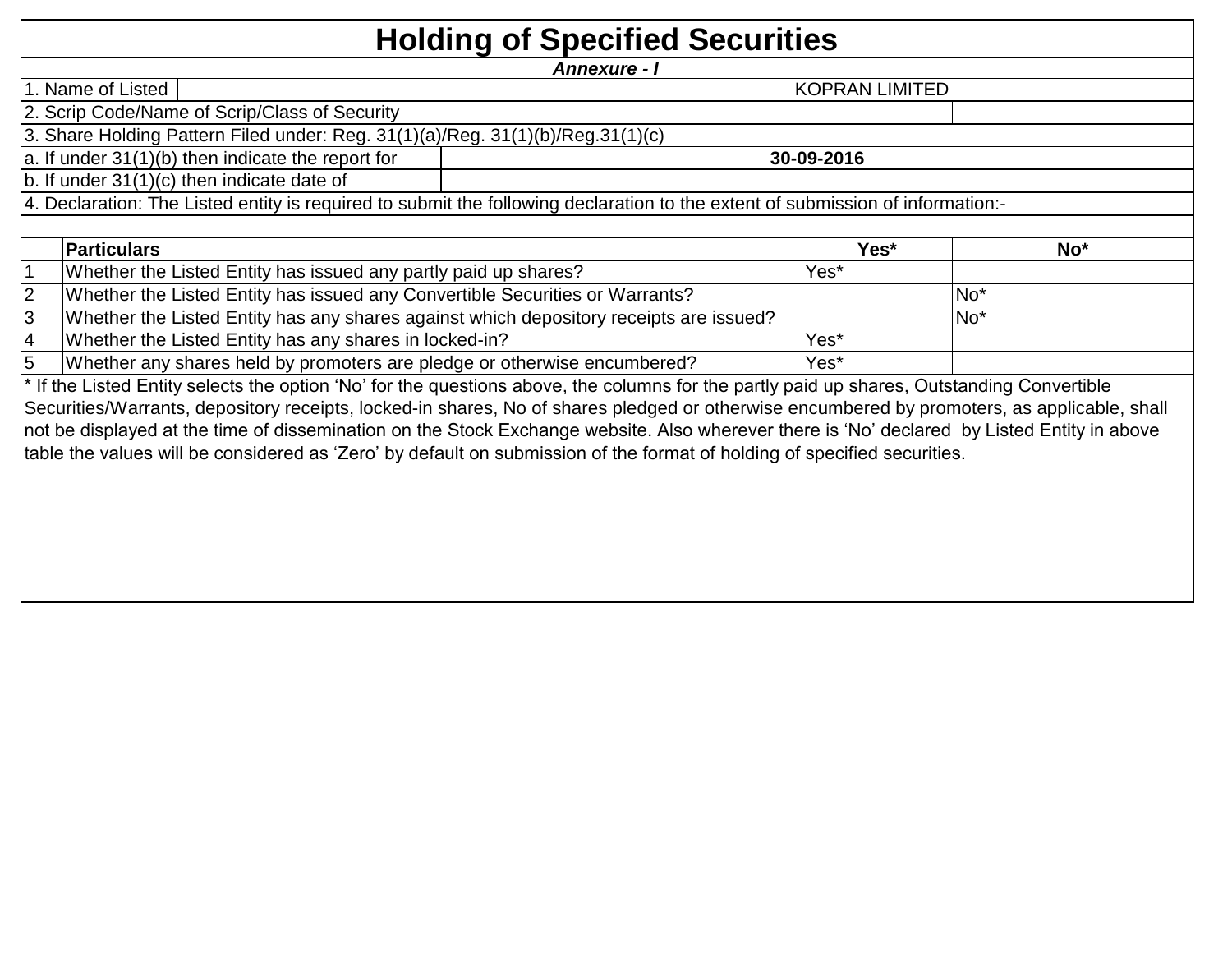|                     | Table I - SUMMARY STATEMENT HOLDING OF SPECIFIED SECURITIES<br>Sharehold<br>Shareholdi<br>No.s of<br>No. of<br>Total nos.<br>No. of<br><b>Number of Votting Rights</b><br>No. of<br><b>Number of</b><br><b>Number of</b><br>Category of<br>No.s of |                                  |                                                            |                                                            |                                                                        |                                                      |                                                                                                                                                     |                                                                                     |                        |              |                                             |                                                                                                                                                |                                                                                                                                                                                             |                                                                                        |             |                                                                                                         |             |                                                                                           |
|---------------------|----------------------------------------------------------------------------------------------------------------------------------------------------------------------------------------------------------------------------------------------------|----------------------------------|------------------------------------------------------------|------------------------------------------------------------|------------------------------------------------------------------------|------------------------------------------------------|-----------------------------------------------------------------------------------------------------------------------------------------------------|-------------------------------------------------------------------------------------|------------------------|--------------|---------------------------------------------|------------------------------------------------------------------------------------------------------------------------------------------------|---------------------------------------------------------------------------------------------------------------------------------------------------------------------------------------------|----------------------------------------------------------------------------------------|-------------|---------------------------------------------------------------------------------------------------------|-------------|-------------------------------------------------------------------------------------------|
| Cate<br>gory<br>(1) | shareholder<br>(II)                                                                                                                                                                                                                                | <b>Share</b><br>holders<br>(III) | fully<br>paid up<br>equity<br><b>Share</b><br>held<br>(IV) | Partly<br>paid-up<br>equity<br><b>Share</b><br>held<br>(V) | share<br>s<br>underl<br>ying<br>Depos<br>itory<br>Recei<br>pts<br>(VI) | shares<br>held<br>$(VII)$ =<br>$(IV)+(V)+(V)$<br>VI) | ing<br>as a % of<br>total<br>no. of<br>shares<br><i><b>Calculate</b></i><br>d as per<br><b>SCRR, 195</b><br>7)<br>(VIII)<br>As a % of<br>$(A+B+C2)$ | held in each class of<br>securities<br>(IX)<br><b>No of Voting</b><br><b>Rights</b> |                        |              | <b>Total</b><br>as a<br>$%$ of<br>$(A+B+C)$ | <b>Shares</b><br><b>Underly</b><br>ing<br><b>Outstati</b><br>ng<br>convert<br>ible<br>securiti<br>es<br>(includi<br>ng<br>Warrant<br>s)<br>(X) | ng,<br>as a %<br>assuming<br>full<br>conversio<br>n<br>οf<br>convertibl<br>securities<br>as a $%$<br>of diluted<br>share<br>capital)<br>$(XI) = (VII) + ($<br>X)<br>As a % of<br>$(A+B+C2)$ | <b>Locked in</b><br>shares<br>(XII)<br>As a $%$<br>No.<br>(a)<br>of<br>total<br>shares |             | <b>Shares</b><br>pledged or<br>otherwise<br>encumbered<br>(XIII)<br>No.<br>As a %<br>(a)<br>οf<br>total |             | <b>Number of</b><br>equity<br>shares<br>held<br>in<br>dematerial<br>ized<br>form<br>(XIV) |
|                     |                                                                                                                                                                                                                                                    |                                  |                                                            |                                                            |                                                                        |                                                      |                                                                                                                                                     | <b>Class</b><br><b>Equity</b>                                                       | Class<br><b>Others</b> | <b>Total</b> |                                             |                                                                                                                                                |                                                                                                                                                                                             |                                                                                        | held<br>(b) |                                                                                                         | held<br>(b) |                                                                                           |
| (A)                 | <b>Promoter &amp; Promoter Group</b>                                                                                                                                                                                                               | 27                               | 19443513                                                   | $\Omega$                                                   | $\Omega$                                                               | 19443513                                             | 44.9534                                                                                                                                             | 19443513                                                                            | $\Omega$               | 19443513     | 44.9534                                     | $\mathbf{0}$                                                                                                                                   | 44.9534                                                                                                                                                                                     | 5961758                                                                                |             | 30.6619 4450000 22.8868                                                                                 |             | 19443513                                                                                  |
| (B)                 | <b>Public</b>                                                                                                                                                                                                                                      | 33629                            | 23805963                                                   | 3126                                                       | U                                                                      | 23809089                                             | 55.0466                                                                                                                                             | 23805963                                                                            | $\Omega$               | 23805963     | 55.0466                                     | $\mathbf 0$                                                                                                                                    | 55.0466                                                                                                                                                                                     | $\Omega$                                                                               | 0.0000      | <b>NA</b>                                                                                               |             | NA 23476611                                                                               |
| (C)                 | Non Promoter-Non Public                                                                                                                                                                                                                            | 0                                |                                                            | $\mathbf 0$                                                | $\Omega$                                                               | 0                                                    | ∩                                                                                                                                                   | 0                                                                                   | $\Omega$               | 0            | 0.0000                                      | $\mathbf 0$                                                                                                                                    | 0.0000                                                                                                                                                                                      | $\overline{0}$                                                                         | 0.0000      | <b>NA</b>                                                                                               | <b>NA</b>   | $\overline{0}$                                                                            |
| (C1)                | <b>Shares underlying DRs</b>                                                                                                                                                                                                                       | 0                                | $\Omega$                                                   | $\mathbf{0}$                                               | 0                                                                      | $\Omega$                                             | <b>NA</b>                                                                                                                                           | $\mathbf 0$                                                                         | $\Omega$               | $\mathbf 0$  | 0.0000                                      | $\mathbf 0$                                                                                                                                    | 0.0000                                                                                                                                                                                      | $\Omega$                                                                               | 0.0000      | <b>NA</b>                                                                                               | <b>NA</b>   | $\overline{0}$                                                                            |
| (C2)                | Shares held by Employee Trusts                                                                                                                                                                                                                     | $\Omega$                         | $\Omega$                                                   | $\mathbf 0$                                                | $\Omega$                                                               | $\Omega$                                             | $\Omega$                                                                                                                                            | $\Omega$                                                                            | $\mathbf{0}$           | $\mathbf 0$  | 0.0000                                      | $\mathbf 0$                                                                                                                                    | 0.0000                                                                                                                                                                                      | $\Omega$                                                                               | 0.0000      | <b>NA</b>                                                                                               | <b>NA</b>   | $\overline{0}$                                                                            |
|                     | <b>Total</b>                                                                                                                                                                                                                                       | 33656                            | 43249476                                                   | 3126                                                       |                                                                        | 43252602                                             |                                                                                                                                                     | 43249476                                                                            | $\Omega$               | 43249476     | 100,0000                                    | $\Omega$                                                                                                                                       | 100.0000                                                                                                                                                                                    | 5961758                                                                                | 13.7836     |                                                                                                         |             | 42920124                                                                                  |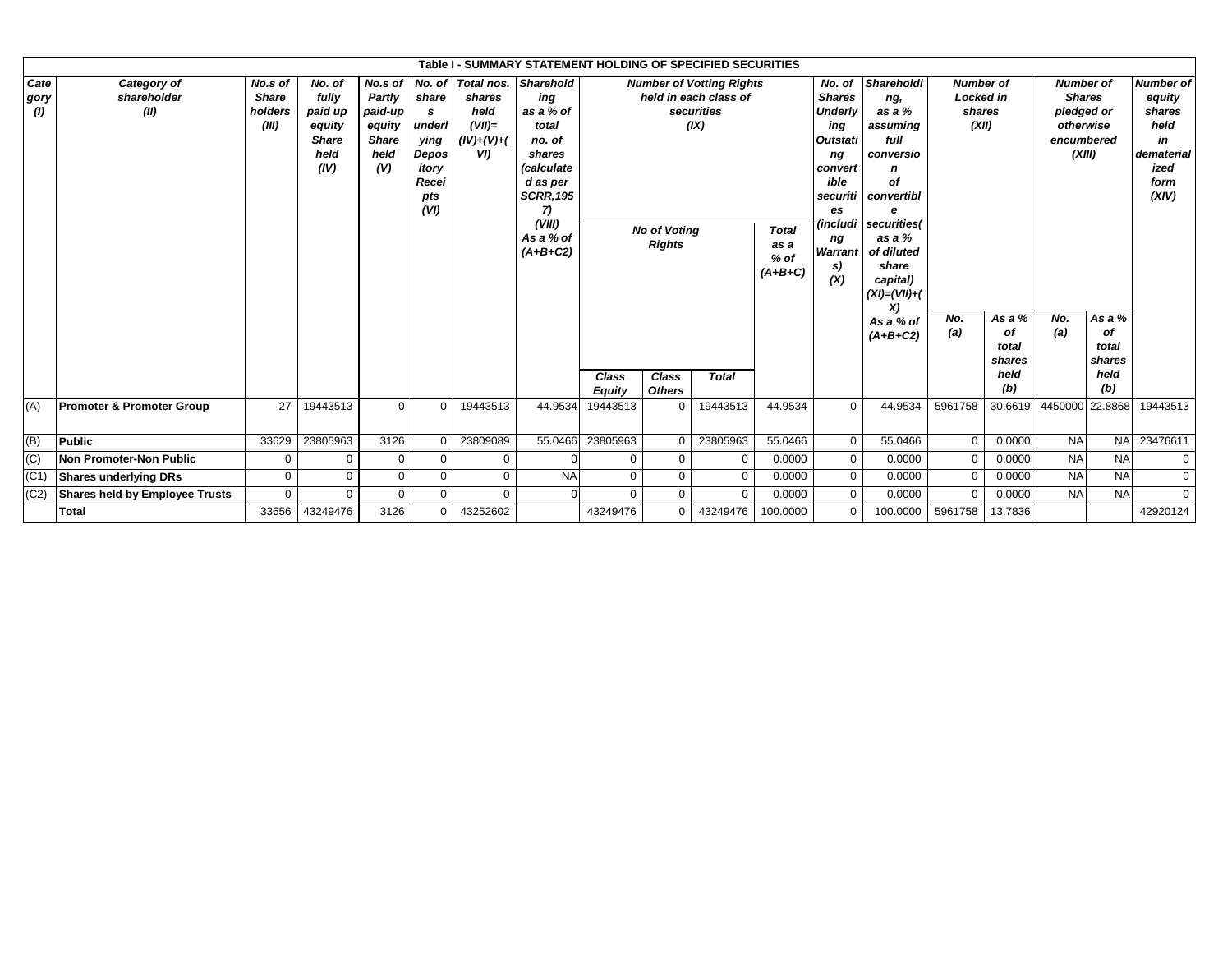|              |                                               |                                     |                                |                                                                      |                                                                                   |                                                                          |                                                                           |                                                                                                                       |                                | Table II - STATEMENT SHOWING SHAREHOLDING PATTERN OF THE PROMOTER AND PROMOTER GROUP |                                                                               |                                                   |                                                                                                                    |                                                                                                                                                                 |                                                  |                                |                                                                                      |                               |                                                                                       |
|--------------|-----------------------------------------------|-------------------------------------|--------------------------------|----------------------------------------------------------------------|-----------------------------------------------------------------------------------|--------------------------------------------------------------------------|---------------------------------------------------------------------------|-----------------------------------------------------------------------------------------------------------------------|--------------------------------|--------------------------------------------------------------------------------------|-------------------------------------------------------------------------------|---------------------------------------------------|--------------------------------------------------------------------------------------------------------------------|-----------------------------------------------------------------------------------------------------------------------------------------------------------------|--------------------------------------------------|--------------------------------|--------------------------------------------------------------------------------------|-------------------------------|---------------------------------------------------------------------------------------|
|              | Category & Name of the<br>shareholders<br>(1) | No of<br><b>Share</b><br>s<br>(III) | holder                         | No of<br>fully<br>paid up<br>equity<br><b>Shares</b><br>held<br>(IV) | <b>Partl</b><br>у<br>paid-<br>up<br>equit<br>у<br><b>Shar</b><br>е<br>held<br>(V) | No. of<br>shares<br>underlyi<br>ng<br>ory<br><b>Receipt</b><br>s<br>(VI) | Total nos.<br>shares<br>held<br>$(VII)=$<br>Deposit $(IV)+(V)+(V)$<br>VI) | <b>Shareh</b><br>olding<br>%<br>calculat<br>ed as<br>per<br>SCRR,1<br>957<br>As a %<br>of<br>$(A+B+C$<br>2)<br>(VIII) |                                | <b>No of Voting</b><br><b>Rights</b>                                                 | <b>Number of Voting Rights</b><br>held in each class of<br>securities<br>(IX) | <b>Total</b><br>as a<br>$%$ of<br>$(A+B)$<br>$+C$ | s<br>lying<br><b>Outst</b><br>ating<br>conve<br>rtible<br>securi<br>ties<br>(inclu<br>ding<br>Warra<br>nts)<br>(X) | No. of Shareh<br>Share olding,<br>as a %<br>Under assumi<br>ng<br>full<br>conver<br>sion<br>оf<br>conver<br>tible<br>securit<br>ies( as<br>a %<br>of<br>diluted | <b>Number of</b><br>Locked in<br>shares<br>(XII) |                                | <b>Number of</b><br><b>Shares</b><br>pledged or<br>otherwise<br>encumbered<br>(XIII) |                               | Number<br>of<br>equity<br>shares<br>held<br>in<br>demateria<br>lized<br>form<br>(XIV) |
|              |                                               |                                     |                                |                                                                      |                                                                                   |                                                                          |                                                                           | <b>Class</b><br><b>Equity</b>                                                                                         | Class<br><b>Other</b>          | <b>Total</b>                                                                         |                                                                               |                                                   | share<br>capital)<br>$(XI) = (VI)$<br>$I)+ (X)$<br>As a %<br>of<br>$(A+B+$                                         | No.<br>(a)                                                                                                                                                      | As a %<br>of<br>total<br>shares<br>held<br>(b)   | No.<br>(a)                     | As a<br>$%$ of<br>total<br>share<br>s held<br>(b)                                    |                               |                                                                                       |
| $\mathbf{1}$ | <b>Indian</b>                                 |                                     |                                |                                                                      |                                                                                   |                                                                          |                                                                           |                                                                                                                       |                                |                                                                                      |                                                                               |                                                   |                                                                                                                    |                                                                                                                                                                 |                                                  |                                |                                                                                      |                               |                                                                                       |
|              | (a) Individuals/Hindu undivided Family        |                                     |                                |                                                                      |                                                                                   |                                                                          |                                                                           |                                                                                                                       |                                |                                                                                      |                                                                               |                                                   |                                                                                                                    |                                                                                                                                                                 |                                                  |                                |                                                                                      |                               |                                                                                       |
|              | Sarla Sevantilal Parekh                       | $\mathbf{1}$                        | 6290                           | 0                                                                    | $\overline{0}$                                                                    | 6290                                                                     | $\overline{0}$                                                            | 6290                                                                                                                  | $\overline{0}$                 | 6290                                                                                 | $\overline{0}$                                                                | $\overline{0}$                                    | $\overline{0}$                                                                                                     | $\Omega$                                                                                                                                                        | $\overline{0}$                                   | $\overline{0}$                 | $\overline{0}$                                                                       | 6290                          |                                                                                       |
|              | Rajendra Somani                               | $\mathbf{1}$                        | 2324250                        | $\mathbf 0$                                                          | $\overline{0}$                                                                    | 2324250                                                                  | $\mathbf 5$                                                               | 2324250                                                                                                               | $\mathbf 0$                    | 2324250                                                                              | 5                                                                             | $\mathsf{O}\xspace$                               | 5 <sup>5</sup>                                                                                                     | $\Omega$                                                                                                                                                        |                                                  | 0 1764750                      | 76                                                                                   | 2324250                       |                                                                                       |
|              | Pravina Rameshchandra Virvadia                | $\mathbf{1}$                        | 8500                           | $\Omega$                                                             | $\overline{0}$                                                                    | 8500                                                                     | $\overline{0}$                                                            | 8500                                                                                                                  | $\overline{0}$                 | 8500                                                                                 | $\overline{0}$                                                                | $\Omega$                                          | $\Omega$                                                                                                           |                                                                                                                                                                 | $\Omega$                                         | $\Omega$                       | $\mathbf 0$                                                                          | 8500                          |                                                                                       |
|              | Renuka Vinubhai Bhansali                      |                                     | 8500                           | $\mathbf 0$                                                          | $\overline{0}$                                                                    | 8500                                                                     | $\mathbf 0$                                                               | 8500                                                                                                                  | $\mathbf 0$                    | 8500                                                                                 | $\mathbf 0$                                                                   | $\mathbf 0$                                       | $\overline{0}$                                                                                                     | 0                                                                                                                                                               | $\overline{0}$                                   | $\overline{0}$                 | $\mathbf 0$                                                                          | 8500                          |                                                                                       |
|              | <b>SUSHEEL SOMANI</b>                         | $\mathbf{1}$                        | 871900                         | $\mathbf 0$                                                          | $\overline{0}$                                                                    | 871900                                                                   | $\boldsymbol{2}$                                                          | 871900                                                                                                                | $\overline{0}$                 | 871900                                                                               | $\overline{2}$                                                                | $\overline{0}$                                    | $\overline{2}$                                                                                                     | $\Omega$                                                                                                                                                        | $\overline{0}$                                   | 599900                         | 69                                                                                   | 871900                        |                                                                                       |
|              | HRIDAI SUSHEEL SOMANI                         |                                     | 116900                         | 0                                                                    | $\overline{0}$                                                                    | 116900                                                                   | 0                                                                         | 116900                                                                                                                | $\mathbf 0$                    | 116900                                                                               | $\mathbf 0$                                                                   | $\overline{0}$                                    | $\Omega$                                                                                                           | $\Omega$                                                                                                                                                        | $\overline{0}$                                   | $\overline{0}$                 | 0                                                                                    | 116900                        |                                                                                       |
|              | <b>MRIDULA SOMANI</b>                         |                                     | 228900                         | $\mathbf 0$                                                          | $\overline{0}$                                                                    | 228900                                                                   |                                                                           | 228900                                                                                                                | $\mathbf 0$                    | 228900                                                                               |                                                                               | $\overline{0}$                                    |                                                                                                                    | $\Omega$                                                                                                                                                        | $\overline{0}$                                   | $\overline{0}$                 | $\mathbf 0$                                                                          | 228900                        |                                                                                       |
|              | <b>SURENDRA SOMANI</b>                        | $\mathbf{1}$                        | 503075                         | $\Omega$                                                             | $\mathbf 0$                                                                       | 503075                                                                   | $\mathbf 1$                                                               | 503075                                                                                                                | $\mathbf 0$                    | 503075                                                                               | $\mathbf{1}$                                                                  | $\overline{0}$                                    |                                                                                                                    | $\Omega$                                                                                                                                                        | $\overline{0}$                                   | 310150                         | 62                                                                                   | 503075                        |                                                                                       |
|              | <b>VRINDA SOMANI</b>                          | $\mathbf{1}$                        | 9000                           | 0                                                                    | $\overline{0}$                                                                    | 9000                                                                     | 0                                                                         | 9000                                                                                                                  | $\mathbf 0$                    | 9000                                                                                 | $\mathbf 0$                                                                   | $\mathbf 0$                                       | $\overline{0}$                                                                                                     | $\Omega$                                                                                                                                                        | $\overline{0}$                                   | $\overline{0}$                 | 0                                                                                    | 9000                          |                                                                                       |
|              | <b>JAYA SOMANI</b>                            | $\mathbf 1$                         | 258500                         | 0                                                                    | $\overline{0}$                                                                    | 258500                                                                   | $\mathbf{1}$                                                              | 258500                                                                                                                | $\overline{0}$                 | 258500                                                                               | $\mathbf{1}$                                                                  | $\overline{0}$                                    | $\mathbf 1$                                                                                                        | $\Omega$                                                                                                                                                        | $\overline{0}$                                   | $\overline{0}$                 | $\overline{0}$                                                                       | 258500                        |                                                                                       |
|              | <b>ANUSHREE SOMANI</b>                        |                                     | 9000                           | $\Omega$                                                             | $\overline{0}$                                                                    | 9000                                                                     | $\mathbf 0$                                                               | 9000                                                                                                                  | $\mathbf 0$                    | 9000                                                                                 | $\mathbf 0$                                                                   | $\mathbf 0$                                       | $\Omega$                                                                                                           | $\Omega$                                                                                                                                                        | $\Omega$                                         | $\overline{0}$                 | $\mathbf 0$                                                                          | 9000                          |                                                                                       |
|              | <b>MR ADARSH SOMANI</b>                       | 1                                   | 181250                         | $\mathbf 0$                                                          | $\mathbf 0$                                                                       | 181250                                                                   | $\mathbf 0$                                                               | 181250                                                                                                                | $\mathbf 0$                    | 181250                                                                               | $\overline{0}$                                                                | $\overline{0}$                                    | $\Omega$                                                                                                           | $\Omega$                                                                                                                                                        | $\overline{0}$                                   | $\overline{0}$                 | 0                                                                                    | 181250                        |                                                                                       |
|              | SUHRID SOMANI                                 | $\mathbf{1}$                        | 93300                          | 0                                                                    | $\overline{0}$                                                                    | 93300                                                                    | $\mathbf 0$                                                               | 93300                                                                                                                 | $\mathbf 0$                    | 93300                                                                                | $\mathbf 0$                                                                   | $\overline{0}$                                    | $\overline{0}$                                                                                                     | $\Omega$                                                                                                                                                        | $\overline{0}$                                   | $\overline{0}$                 | $\mathbf 0$                                                                          | 93300                         |                                                                                       |
|              | <b>VANDANA SOMANI</b>                         | $\mathbf{1}$                        | 325200                         | $\mathbf 0$                                                          | $\mathbf 0$                                                                       | 325200                                                                   | $\overline{1}$                                                            | 325200                                                                                                                | $\mathbf 0$                    | 325200                                                                               |                                                                               | $\mathsf{O}\xspace$                               |                                                                                                                    | $\Omega$                                                                                                                                                        | $\overline{0}$                                   | 325200                         | 100                                                                                  | 325200                        |                                                                                       |
|              | <b>NUPUR SOMANI</b>                           | $\mathbf 1$<br>1 <sup>1</sup>       | 270000                         | $\mathbf 0$                                                          | $\overline{0}$                                                                    | 270000                                                                   | $\mathbf{1}$                                                              | 270000                                                                                                                | $\overline{0}$                 | 270000                                                                               | $\mathbf{1}$                                                                  | $\overline{0}$                                    | $\mathbf 1$                                                                                                        | $\Omega$                                                                                                                                                        | $\overline{0}$<br>$\Omega$                       | $\overline{0}$                 | $\overline{0}$                                                                       | 270000                        |                                                                                       |
|              | SOMANI KUMKUM                                 |                                     | 35635                          | $\Omega$                                                             | $\Omega$                                                                          | 35635                                                                    | $\overline{0}$                                                            | 35635                                                                                                                 | $\overline{0}$                 | 35635                                                                                | $\overline{0}$                                                                | $\overline{0}$                                    | $\Omega$                                                                                                           | $\Omega$                                                                                                                                                        |                                                  | $\Omega$                       | $\overline{0}$                                                                       | 35635                         |                                                                                       |
|              | <b>VARUN SOMANI</b><br>Total                  | $\mathbf{1}$<br>17                  | 272500<br>5522700              | $\overline{0}$<br>$\bf{0}$                                           | $\overline{0}$<br>$\mathbf{0}$                                                    | 272500<br>5522700                                                        | $\mathbf 1$                                                               | 272500<br>5522700                                                                                                     | $\overline{0}$<br>$\mathbf{0}$ | 272500<br>5522700                                                                    | $\mathbf{1}$<br>13 <sup>1</sup>                                               | $\overline{0}$<br>$\mathbf{0}$                    | $\mathbf{1}$<br>13                                                                                                 | $\overline{0}$<br>$\mathbf{0}$                                                                                                                                  | $\overline{0}$                                   | $\overline{0}$<br>0 3000000    | 0<br>54                                                                              | 272500                        |                                                                                       |
|              |                                               |                                     |                                |                                                                      |                                                                                   |                                                                          | 13                                                                        |                                                                                                                       |                                |                                                                                      |                                                                               |                                                   |                                                                                                                    |                                                                                                                                                                 |                                                  |                                |                                                                                      | 5522700                       |                                                                                       |
|              | (b) Central Government/State Government(s)    |                                     |                                |                                                                      |                                                                                   |                                                                          |                                                                           |                                                                                                                       |                                |                                                                                      |                                                                               |                                                   |                                                                                                                    |                                                                                                                                                                 |                                                  |                                |                                                                                      |                               |                                                                                       |
|              | Total                                         | 0<br>$\overline{\mathbf{0}}$        | $\overline{0}$<br>$\mathbf{0}$ | $\mathbf{0}$                                                         | $\overline{0}$<br>$\mathbf{0}$                                                    | 0<br>$\mathbf{0}$                                                        | 0<br>$\mathbf 0$                                                          | $\overline{0}$<br>$\mathbf{0}$                                                                                        | 0<br>$\overline{\mathbf{0}}$   | 0<br>$\mathbf{0}$                                                                    | 0<br>$\mathbf{0}$                                                             | $\mathbf 0$<br>$\overline{\mathbf{0}}$            | $\overline{0}$<br> 0                                                                                               | $\overline{0}$<br>$\mathbf{0}$                                                                                                                                  | $\overline{0}$<br>$\mathbf{0}$                   | $\overline{0}$<br>$\mathbf{0}$ | $0.0\,$<br>0.0                                                                       | $\overline{0}$<br>$\mathbf 0$ |                                                                                       |
|              | (c) Financial Institutions/Banks              |                                     |                                |                                                                      |                                                                                   |                                                                          |                                                                           |                                                                                                                       |                                |                                                                                      |                                                                               |                                                   |                                                                                                                    |                                                                                                                                                                 |                                                  |                                |                                                                                      |                               |                                                                                       |
|              |                                               | 0                                   | $\overline{0}$                 |                                                                      | $\overline{0}$                                                                    | 0                                                                        | 0                                                                         | $\overline{0}$                                                                                                        | $\mathbf 0$                    | 0                                                                                    | 0                                                                             | $\overline{0}$                                    | $\overline{0}$                                                                                                     |                                                                                                                                                                 | $\overline{0}$                                   | $\overline{0}$                 | $\overline{0}$                                                                       | $\overline{0}$                |                                                                                       |
|              | Total                                         | $\mathbf 0$                         | $\overline{\mathbf{0}}$        | $\bf{0}$                                                             | $\mathbf{0}$                                                                      | $\mathbf 0$                                                              | $\mathbf 0$                                                               | $\mathbf{0}$                                                                                                          | $\mathbf 0$                    | $\mathbf{0}$                                                                         | $\mathbf{0}$                                                                  | $\mathbf{0}$                                      | $\mathbf{0}$                                                                                                       | $\mathbf{0}$                                                                                                                                                    | $\mathbf{0}$                                     | $\mathbf{0}$                   | $\overline{\mathbf{0}}$                                                              | $\mathbf 0$                   |                                                                                       |
|              |                                               |                                     |                                |                                                                      |                                                                                   |                                                                          |                                                                           |                                                                                                                       |                                |                                                                                      |                                                                               |                                                   |                                                                                                                    |                                                                                                                                                                 |                                                  |                                |                                                                                      |                               |                                                                                       |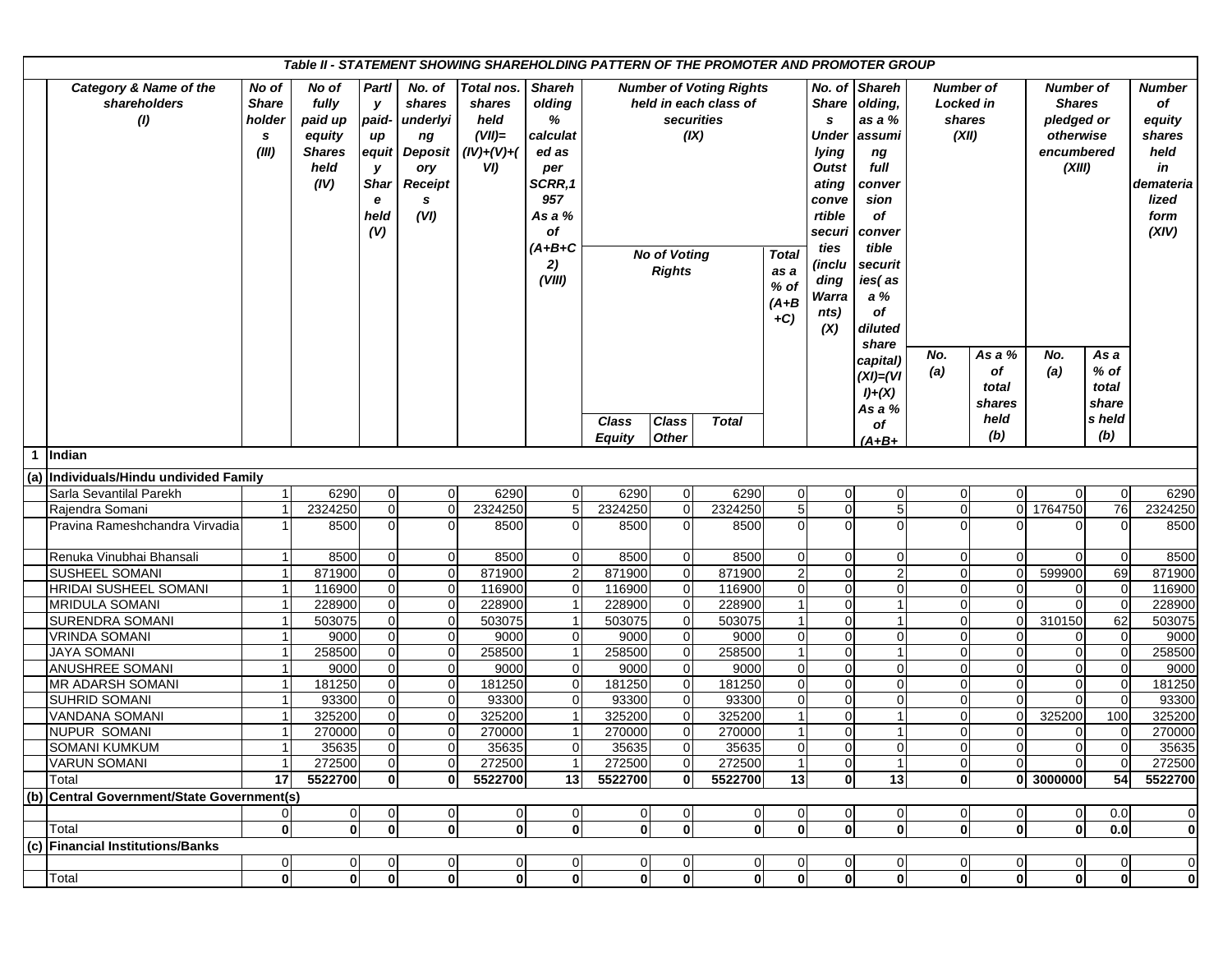|       | (d) Any Other (BODIES CORPORATE)                                                                                                                                                         |                         |                |                |                |              |                |                |                         |                |                |                |              |          |                |                |                         |                |
|-------|------------------------------------------------------------------------------------------------------------------------------------------------------------------------------------------|-------------------------|----------------|----------------|----------------|--------------|----------------|----------------|-------------------------|----------------|----------------|----------------|--------------|----------|----------------|----------------|-------------------------|----------------|
|       | Debonair Publication Pvt Ltd                                                                                                                                                             |                         | 1000           | $\Omega$       | $\Omega$       | 1000         | $\mathbf 0$    | 1000           | $\overline{0}$          | 1000           | 0              | $\Omega$       | $\Omega$     |          | $\Omega$       | $\Omega$       | 0                       | 1000           |
|       | <b>G.CLARIDGE &amp; COMPANY</b><br><b>LIMITED</b>                                                                                                                                        | $\overline{1}$          | 342500         | $\Omega$       | $\Omega$       | 342500       | $\overline{1}$ | 342500         | $\Omega$                | 342500         |                | $\Omega$       |              |          | $\Omega$       | $\Omega$       | $\Omega$                | 342500         |
|       | Morganite Trading Company<br><b>Private Limited</b>                                                                                                                                      | $\overline{\mathbf{1}}$ | 161150         | $\Omega$       | $\Omega$       | 161150       | $\Omega$       | 161150         | $\overline{0}$          | 161150         | $\Omega$       | $\overline{0}$ | $\Omega$     |          | $\Omega$       | $\Omega$       | 0                       | 161150         |
|       | ORICON PROPERTIES<br><b>PRIVATE LIMITED</b>                                                                                                                                              |                         | 5961758        | $\Omega$       | $\Omega$       | 5961758      | 14             | 5961758        | $\Omega$                | 5961758        | 14             | $\Omega$       | 14           | 5961758  | 100            | $\Omega$       | $\Omega$                | 5961758        |
|       | <b>PRACTICAL FINANCIAL</b><br><b>SERVICES PRIVATE LIMITED</b>                                                                                                                            | 1                       | 96900          | $\Omega$       | $\Omega$       | 96900        | $\Omega$       | 96900          | $\Omega$                | 96900          | $\Omega$       | $\Omega$       | $\Omega$     |          | U              | $\Omega$       | $\Omega$                | 96900          |
|       | <b>PARIJAT SHIPPING AND</b><br><b>FINALE LTD.</b>                                                                                                                                        |                         | 385209         | $\Omega$       | $\Omega$       | 385209       |                | 385209         | $\Omega$                | 385209         | $\mathbf 1$    | $\Omega$       |              |          | $\Omega$       | $\Omega$       | $\Omega$                | 385209         |
|       | KOPRAN LIFESTYLE LIMITED                                                                                                                                                                 | $\overline{\mathbf{1}}$ | 3950           | $\overline{0}$ | $\overline{0}$ | 3950         | $\mathbf 0$    | 3950           | $\overline{0}$          | 3950           | $\overline{0}$ | $\overline{0}$ | $\Omega$     |          | $\overline{0}$ | $\mathbf 0$    | 0                       | 3950           |
|       | Sarvamangal Mercantile Co. Ltd.                                                                                                                                                          |                         | 2902951        | $\Omega$       | $\Omega$       | 2902951      |                | 2902951        | $\Omega$                | 2902951        | $\overline{7}$ | $\Omega$       |              |          | $\Omega$       | $\Omega$       | $\Omega$                | 2902951        |
|       | Uni Recyclers Private Limited                                                                                                                                                            | $\overline{1}$          | 265395         | $\Omega$       | $\Omega$       | 265395       |                | 265395         | $\overline{0}$          | 265395         |                | $\Omega$       |              |          | $\Omega$       | $\Omega$       | $\Omega$                | 265395         |
|       | Panorama Finvest Pvt Ltd                                                                                                                                                                 |                         | 3800000        | $\Omega$       |                | 3800000      | 9              | 3800000        | $\Omega$                | 3800000        | 9              | $\Omega$       | q            |          | $\Omega$       | 1450000        | 38                      | 3800000        |
|       | Total                                                                                                                                                                                    | 10                      | 13920813       | $\mathbf{0}$   | 0              | 13920813     | 32             | 13920813       | $\mathbf{0}$            | 13920813       | 32             | $\pmb{0}$      | 32           | 5961758  |                | 43 1450000     | 10                      | 13920813       |
|       | Sub-Total (A)(1)                                                                                                                                                                         | 27                      | 19443513       | $\mathbf{0}$   | ΩI             | 19443513     | 45             | 19443513       | $\mathbf{0}$            | 19443513       | 45             | $\mathbf 0$    | 45           | 5961758  |                | 31 4450000     | 23                      | 19443513       |
|       | 2 Foreign                                                                                                                                                                                |                         |                |                |                |              |                |                |                         |                |                |                |              |          |                |                |                         |                |
|       | (a) Individuals (Non-Resident Individuals/Foreign Individuals)                                                                                                                           |                         |                |                |                |              |                |                |                         |                |                |                |              |          |                |                |                         |                |
|       |                                                                                                                                                                                          | $\Omega$                | 0              | $\Omega$       | $\overline{0}$ | $\mathbf 0$  | $\mathbf 0$    | $\overline{0}$ | $\overline{0}$          | $\overline{0}$ | $\overline{0}$ | $\overline{0}$ | $\Omega$     | $\Omega$ | $\overline{0}$ | $\overline{0}$ | 0                       | $\overline{0}$ |
|       | Total                                                                                                                                                                                    | $\mathbf{0}$            | $\mathbf{0}$   | $\mathbf{0}$   | $\mathbf{0}$   | $\bf{0}$     | $\mathbf{0}$   | $\Omega$       | $\mathbf{0}$            | $\mathbf{0}$   | $\mathbf{0}$   | $\mathbf 0$    | $\mathbf{0}$ | $\bf{0}$ | $\mathbf{0}$   | $\mathbf{0}$   | $\overline{\mathbf{o}}$ | $\mathbf{0}$   |
|       | (b) Government                                                                                                                                                                           |                         |                |                |                |              |                |                |                         |                |                |                |              |          |                |                |                         |                |
|       |                                                                                                                                                                                          | $\Omega$                | $\overline{0}$ | $\Omega$       | $\overline{0}$ | 0            | $\mathbf 0$    | $\Omega$       | $\overline{0}$          | $\Omega$       | $\Omega$       | $\overline{0}$ | $\Omega$     | $\Omega$ | $\overline{0}$ | $\overline{0}$ | $\overline{0}$          | $\overline{0}$ |
|       | Total                                                                                                                                                                                    | $\mathbf 0$             | $\mathbf{0}$   | $\mathbf{0}$   | $\Omega$       | $\bf{0}$     | $\mathbf{0}$   | $\Omega$       | $\mathbf{0}$            | $\mathbf{0}$   | $\mathbf{0}$   | $\bf{0}$       | $\mathbf{0}$ | $\Omega$ | $\mathbf{0}$   | $\mathbf{0}$   | $\mathbf 0$             | $\mathbf{0}$   |
|       | (c) Institutions                                                                                                                                                                         |                         |                |                |                |              |                |                |                         |                |                |                |              |          |                |                |                         |                |
|       |                                                                                                                                                                                          | $\mathbf 0$             | 0              | $\overline{0}$ | $\overline{0}$ | 0            | $\mathbf 0$    | $\overline{0}$ | $\overline{0}$          | $\overline{0}$ | $\overline{0}$ | $\overline{0}$ | $\mathbf 0$  | $\Omega$ | $\overline{0}$ | $\overline{0}$ | $\pmb{0}$               | $\overline{0}$ |
|       | Total                                                                                                                                                                                    | $\mathbf{0}$            | 0              | $\mathbf{0}$   | $\mathbf{0}$   | $\bf{0}$     | $\mathbf 0$    | $\mathbf{0}$   | $\mathbf{0}$            | $\mathbf{0}$   | $\mathbf{0}$   | $\mathbf 0$    | $\mathbf{0}$ | $\Omega$ | 0              | $\mathbf{0}$   | $\mathbf{0}$            | $\mathbf{0}$   |
|       | (d) Foreign Portfolio Investor                                                                                                                                                           |                         |                |                |                |              |                |                |                         |                |                |                |              |          |                |                |                         |                |
|       |                                                                                                                                                                                          |                         |                |                |                |              |                | $\Omega$       | $\mathbf 0$             | $\overline{0}$ | 0              | $\overline{0}$ | $\Omega$     |          | $\Omega$       | $\Omega$       | 0                       | $\overline{0}$ |
|       |                                                                                                                                                                                          | $\Omega$                | $\Omega$       | $\Omega$       | $\Omega$       | $\Omega$     | $\mathbf 0$    |                |                         |                |                |                |              |          |                |                |                         |                |
|       | Total                                                                                                                                                                                    | $\mathbf 0$             | $\mathbf{0}$   | $\mathbf{0}$   | $\mathbf{0}$   | $\bf{0}$     | $\mathbf 0$    | $\mathbf{0}$   | $\overline{\mathbf{o}}$ | $\mathbf{0}$   | $\mathbf{0}$   | $\pmb{0}$      | $\bf{0}$     |          | $\mathbf{0}$   | $\mathbf{0}$   | $\pmb{0}$               | $\mathbf{0}$   |
|       | Sub-Total (A)(2)                                                                                                                                                                         | $\mathbf 0$             | $\bf{0}$       | $\mathbf{0}$   | $\mathbf{0}$   | $\mathbf{0}$ | $\mathbf{0}$   | $\mathbf{0}$   | $\mathbf{0}$            | $\mathbf{0}$   | 0              | $\mathbf 0$    | $\bf{0}$     |          | $\mathbf{0}$   | $\mathbf{0}$   | $\mathbf{0}$            | $\mathbf 0$    |
|       | <b>Total Shareholding of</b><br><b>Promoter and Promoter Group</b><br>$(A) = (A)(1)+(A)(2)$                                                                                              | 27                      | 19443513       | $\mathbf{0}$   | 0              | 19443513     | 45             | 19443513       | ŋ                       | 19443513       | 45             | $\bf{0}$       | 45           | 5961758  |                | 31 4450000     | 23                      | 19443513       |
|       | Details of Shares which remain unclaimed may be given hear along with details such as number of shareholders, outstanding shares held in demat/unclaimed suspense account, voting rights |                         |                |                |                |              |                |                |                         |                |                |                |              |          |                |                |                         |                |
| Note: | (1) PAN would not be displayed on website of Stock Exchange(s).                                                                                                                          |                         |                |                |                |              |                |                |                         |                |                |                |              |          |                |                |                         |                |

**(2) The term "Encumbrance" has the same meaning as assigned under regulation 28(3) of SEBI (Substantial Acquisition of Shares and Takeovers) Regulations, 2011.**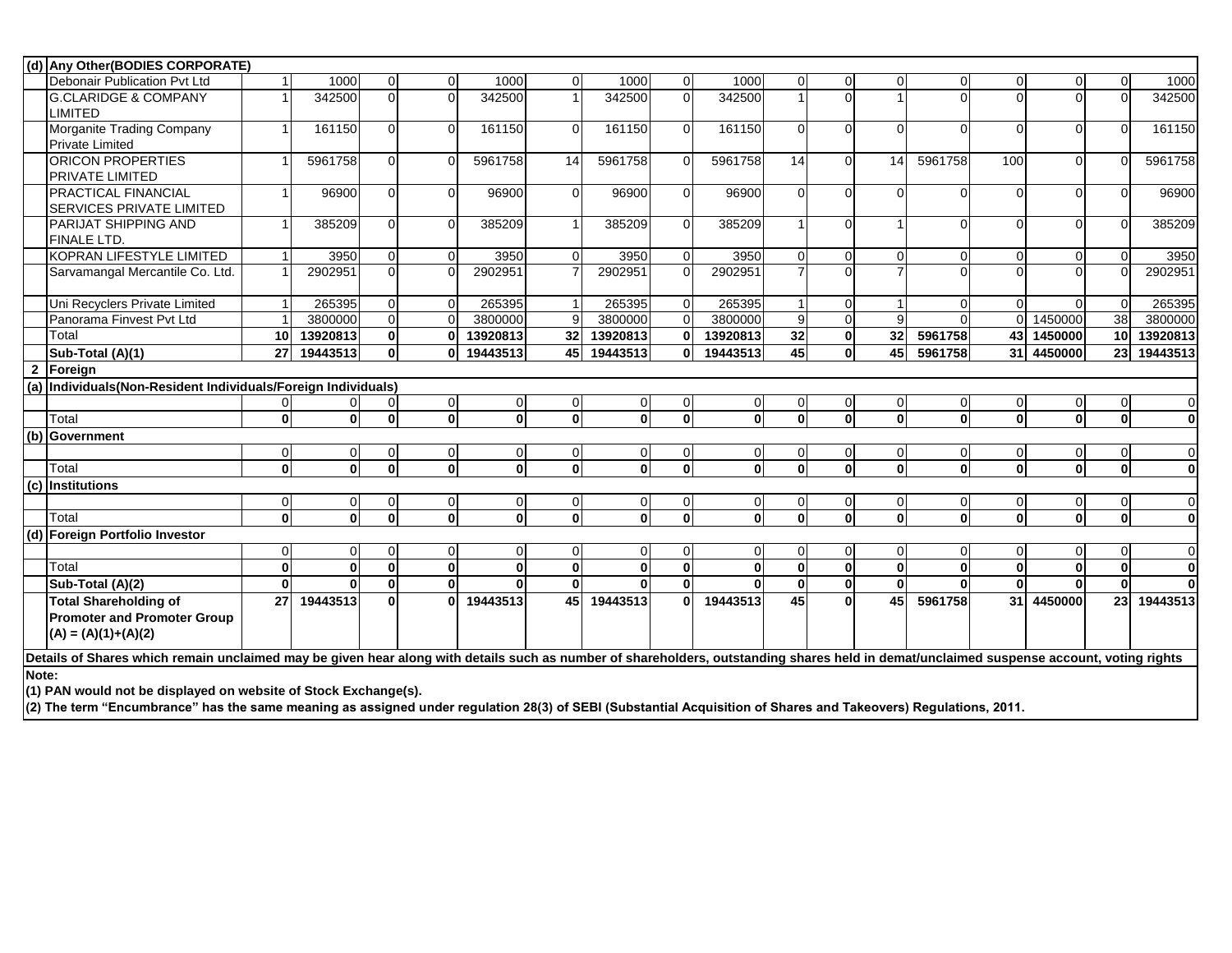|             |                                                                                                                                                                                                                |                                             |                                                                                                                                    |              |                         | Table III - STATEMENT SHOWING SHAREHOLDING PATTERN OF THE PUBLIC SHAREHOLDER |                                                                                                                                |                        |                                      |                                                                               |                                                                         |                                                                                                                                                     |                                                                                                                                                                                                              |                                                                          |                                |                                                                                                          |                                |                                                                                    |  |
|-------------|----------------------------------------------------------------------------------------------------------------------------------------------------------------------------------------------------------------|---------------------------------------------|------------------------------------------------------------------------------------------------------------------------------------|--------------|-------------------------|------------------------------------------------------------------------------|--------------------------------------------------------------------------------------------------------------------------------|------------------------|--------------------------------------|-------------------------------------------------------------------------------|-------------------------------------------------------------------------|-----------------------------------------------------------------------------------------------------------------------------------------------------|--------------------------------------------------------------------------------------------------------------------------------------------------------------------------------------------------------------|--------------------------------------------------------------------------|--------------------------------|----------------------------------------------------------------------------------------------------------|--------------------------------|------------------------------------------------------------------------------------|--|
|             | Category & Name of the<br>PAN<br>shareholders<br>(II)<br>$\mathcal{L}$                                                                                                                                         | No.s of<br><b>Share</b><br>holders<br>(III) | No. of<br>Partly<br>fully<br>paid-up<br>paid up<br>equity<br>equity<br><b>Share</b><br><b>Share</b><br>held<br>held<br>(V)<br>(IV) |              |                         | Total nos.<br>shares<br>underlyin<br>held<br>$(VII)$ =<br>(IV)+(V)+(V<br>D   | <b>Sharehold</b><br>ing<br>%<br>calculated<br>as per<br><b>SCRR,195</b><br>$\overline{7}$<br>As a % of<br>$(A+B+C2)$<br>(VIII) |                        | <b>No of Voting</b><br><b>Rights</b> | <b>Number of Voting Rights</b><br>held in each class of<br>securities<br>(IX) | <b>Total</b><br>as a<br>% of<br><b>Total</b><br>Voting<br><b>Rights</b> | No. of<br><b>Shares</b><br><b>Underlyi</b><br>ng<br><b>Outstatin</b><br>g<br>convertib<br>le<br>securitie<br>s<br>(includin<br>g<br>Warrants<br>(X) | <b>Total</b><br>Shareholding,<br>as a %<br>assuming<br>full conversion<br>of convertible<br>securities(as a<br>percentage<br>of diluted share<br>capital)<br>$(XI) = (VII) + (X)$<br>As a % of<br>$(A+B+C2)$ | <b>Number of</b><br><b>Locked in shares</b><br>(XII)<br>No.<br>As a % of |                                | <b>Number of</b><br><b>Shares</b><br>pledged or<br>otherwise<br>encumbered<br>(XIII)<br>No.<br>As a % of |                                | Number of<br>equity<br>shares<br>held<br>in<br>dematerial<br>ized<br>form<br>(XIV) |  |
|             |                                                                                                                                                                                                                |                                             |                                                                                                                                    |              |                         |                                                                              |                                                                                                                                | Class<br><b>Equity</b> | Class<br><b>Others</b>               | <b>Total</b>                                                                  |                                                                         |                                                                                                                                                     |                                                                                                                                                                                                              | (a)                                                                      | total<br>shares<br>held<br>(b) | (Not<br>applicabl<br>e)<br>(a)                                                                           | total<br>shares<br>held<br>(b) |                                                                                    |  |
| $\mathbf 1$ | <b>Institutions</b>                                                                                                                                                                                            |                                             |                                                                                                                                    |              |                         |                                                                              |                                                                                                                                |                        |                                      |                                                                               |                                                                         |                                                                                                                                                     |                                                                                                                                                                                                              |                                                                          |                                |                                                                                                          |                                |                                                                                    |  |
|             | (a) Mutual Funds                                                                                                                                                                                               | 3                                           | 500                                                                                                                                |              | $\mathbf{0}$            | 500                                                                          |                                                                                                                                | 500                    |                                      | 500                                                                           | O                                                                       |                                                                                                                                                     |                                                                                                                                                                                                              | $\Omega$                                                                 |                                | <b>NA</b>                                                                                                | <b>NA</b>                      |                                                                                    |  |
|             | (b) Venture Capital Funds                                                                                                                                                                                      | $\mathbf{o}$                                | $\mathbf{0}$                                                                                                                       | $\Omega$     | $\mathbf{0}$            | $\mathbf{0}$                                                                 | $\mathbf{0}$                                                                                                                   | $\mathbf{0}$           | $\Omega$                             | $\mathbf{0}$                                                                  | $\mathbf{0}$                                                            |                                                                                                                                                     | 0<br>0                                                                                                                                                                                                       | $\mathbf{0}$                                                             | οl                             | <b>NA</b>                                                                                                | <b>NA</b>                      | $\mathbf{0}$                                                                       |  |
|             | (c) Alternate Investment Funds                                                                                                                                                                                 | $\mathbf{0}$                                | $\mathbf 0$                                                                                                                        | U            | $\mathbf{0}$            | $\mathbf{0}$                                                                 |                                                                                                                                | $\mathbf{0}$           |                                      | $\Omega$                                                                      | O                                                                       | n.                                                                                                                                                  | n١                                                                                                                                                                                                           | $\mathbf{0}$                                                             | O                              | <b>NA</b>                                                                                                | <b>NA</b>                      | 0                                                                                  |  |
|             | (d) Foreign Venture Capital Investors                                                                                                                                                                          | $\mathbf{0}$                                | $\bf{0}$                                                                                                                           | $\Omega$     | $\mathbf{0}$            | $\mathbf{0}$                                                                 | $\Omega$                                                                                                                       | $\mathbf{0}$           |                                      | $\Omega$                                                                      | O                                                                       | <b>n</b>                                                                                                                                            | o١                                                                                                                                                                                                           | $\mathbf{0}$                                                             | O                              | <b>NA</b>                                                                                                | <b>NA</b>                      | $\mathbf{0}$                                                                       |  |
|             | (e) Foreign Portfolio Investors                                                                                                                                                                                | $\mathbf{0}$                                | $\Omega$                                                                                                                           | $\Omega$     | $\mathbf{0}$            | $\Omega$                                                                     | $\Omega$                                                                                                                       | $\mathbf{0}$           | $\Omega$                             | O                                                                             | $\Omega$                                                                | <b>n</b>                                                                                                                                            | o١                                                                                                                                                                                                           | $\mathbf{0}$                                                             | $\mathbf{0}$                   | <b>NA</b>                                                                                                | <b>NA</b>                      | $\mathbf{0}$                                                                       |  |
|             | (f) Financial Institution/Banks                                                                                                                                                                                | 12                                          | 1256988                                                                                                                            | 145          | $\mathbf{0}$            | 1257133                                                                      | $\mathbf{3}$                                                                                                                   | 1257133                | $\mathbf 0$                          | 1257133                                                                       | 3                                                                       | <b>n</b>                                                                                                                                            | $\mathbf{a}$                                                                                                                                                                                                 | $\mathbf{0}$                                                             | $\mathbf{0}$                   | <b>NA</b>                                                                                                | <b>NA</b>                      | 1257133                                                                            |  |
|             | (g) Insurance Companies                                                                                                                                                                                        | $\mathbf{0}$                                | $\Omega$                                                                                                                           | $\Omega$     | $\mathbf{0}$            | $\Omega$                                                                     | $\Omega$                                                                                                                       | $\mathbf{0}$           | $\Omega$                             | Û                                                                             | $\Omega$                                                                | <b>n</b>                                                                                                                                            | ΩI                                                                                                                                                                                                           | $\mathbf{0}$                                                             | $\Omega$                       | <b>NA</b>                                                                                                | <b>NA</b>                      | $\mathbf{0}$                                                                       |  |
|             | (h) Provident Funds/ Pension Funds                                                                                                                                                                             | $\mathbf{0}$                                | $\mathbf{0}$                                                                                                                       | $\mathbf{0}$ | $\mathbf{0}$            | $\Omega$                                                                     | $\Omega$                                                                                                                       | $\mathbf{0}$           | $\Omega$                             | $\Omega$                                                                      | O                                                                       | $\Omega$                                                                                                                                            | o١                                                                                                                                                                                                           | $\mathbf{0}$                                                             | $\Omega$                       | <b>NA</b>                                                                                                | <b>NA</b>                      | $\mathbf{0}$                                                                       |  |
| (i)         | Any Other(FII'S)                                                                                                                                                                                               | $\overline{\mathbf{3}}$                     | 300                                                                                                                                | $\mathbf{0}$ | $\mathbf{0}$            | 300                                                                          | $\Omega$                                                                                                                       | 300                    |                                      | 300                                                                           | O                                                                       | <b>n</b>                                                                                                                                            | o١                                                                                                                                                                                                           | $\mathbf{0}$                                                             | $\Omega$                       | <b>NA</b>                                                                                                | <b>NA</b>                      | $\mathbf{0}$                                                                       |  |
|             | SUB TOTAL (B)(1)                                                                                                                                                                                               | 18                                          | 1257788                                                                                                                            | 145          | $\mathbf{0}$            | 1257933                                                                      | 3 <sup>1</sup>                                                                                                                 | 1257788                | $\mathbf{0}$                         | 1257788                                                                       | $\mathbf{3}$                                                            |                                                                                                                                                     | 0<br>$\mathbf{3}$                                                                                                                                                                                            | $\Omega$                                                                 | $\Omega$                       | <b>NA</b>                                                                                                | <b>NA</b>                      | 1257788                                                                            |  |
|             | 2 Central / State government(s)                                                                                                                                                                                |                                             |                                                                                                                                    |              |                         |                                                                              |                                                                                                                                |                        |                                      |                                                                               |                                                                         |                                                                                                                                                     |                                                                                                                                                                                                              |                                                                          |                                |                                                                                                          |                                |                                                                                    |  |
|             | (a) Central Government/ State Government(s)/President of India                                                                                                                                                 | $\mathbf{0}$                                | $\mathbf{0}$                                                                                                                       | n            | $\mathbf{0}$            | $\mathbf{0}$                                                                 | $\Omega$                                                                                                                       | $\mathbf{0}$           | $\Omega$                             | $\mathbf{0}$                                                                  | $\Omega$                                                                | U                                                                                                                                                   | 0                                                                                                                                                                                                            | $\Omega$                                                                 | O                              | <b>NA</b>                                                                                                | <b>NA</b>                      | $\mathbf{0}$                                                                       |  |
|             | SUB TOTAL (B)(2)                                                                                                                                                                                               | $\mathbf{0}$                                | $\mathbf{0}$                                                                                                                       | <sup>o</sup> | $\mathbf{0}$            | $\Omega$                                                                     | n                                                                                                                              | $\Omega$               | n                                    | <sup>0</sup>                                                                  | n                                                                       |                                                                                                                                                     | 0.<br>n١                                                                                                                                                                                                     | $\Omega$                                                                 | <sup>o</sup>                   | <b>NA</b>                                                                                                | <b>NA</b>                      | $\mathbf{0}$                                                                       |  |
|             | 3 Non-institutions                                                                                                                                                                                             |                                             |                                                                                                                                    |              |                         |                                                                              |                                                                                                                                |                        |                                      |                                                                               |                                                                         |                                                                                                                                                     |                                                                                                                                                                                                              |                                                                          |                                |                                                                                                          |                                |                                                                                    |  |
| (a.<br>1)   | Individuals - i. Individual shareholders holding nominal<br>share capital up to Rs. 2 lakhs.                                                                                                                   | 32273                                       | 14999037                                                                                                                           | 2981         | $\mathbf{0}$            | 15002018                                                                     | 35                                                                                                                             | 14999037               |                                      | 14999037                                                                      | 35                                                                      |                                                                                                                                                     | 35                                                                                                                                                                                                           |                                                                          |                                | <b>NA</b>                                                                                                | <b>NA</b>                      | 14999037                                                                           |  |
| (a.<br>2)   | INDIVIDUAL - ii. Individual shareholders holding nominal<br>share capital in excess of Rs. 2 lakhs.                                                                                                            | 52                                          | 2594785                                                                                                                            | U            | $\Omega$                | 2594785                                                                      |                                                                                                                                | 2594785                |                                      | 2594785                                                                       | 6                                                                       |                                                                                                                                                     | 6                                                                                                                                                                                                            | $\Omega$                                                                 | Û                              | <b>NA</b>                                                                                                | <b>NA</b>                      | 2594785                                                                            |  |
|             | (b) NBFCs registered with RBI                                                                                                                                                                                  | $\mathbf{0}$                                | $\mathbf{0}$                                                                                                                       | $\mathbf{0}$ | $\mathbf{0}$            | $\mathbf{0}$                                                                 | $\Omega$                                                                                                                       | $\mathbf{0}$           | $\mathbf{0}$                         | $\bf{0}$                                                                      | οI                                                                      | $\Omega$                                                                                                                                            | $\mathbf{0}$                                                                                                                                                                                                 | $\mathbf{0}$                                                             | $\mathbf{0}$                   | <b>NA</b>                                                                                                | <b>NA</b>                      | $\mathbf 0$                                                                        |  |
|             | (c) Employee Trusts                                                                                                                                                                                            | $\mathbf{o}$                                | 0                                                                                                                                  | $\Omega$     | $\mathbf{0}$            | $\mathbf{0}$                                                                 |                                                                                                                                | $\mathbf 0$            |                                      | 0                                                                             | $\Omega$                                                                | O.                                                                                                                                                  | o١                                                                                                                                                                                                           | $\mathbf{0}$                                                             | $\mathbf{0}$                   | <b>NA</b>                                                                                                | <b>NA</b>                      | $\mathbf{0}$                                                                       |  |
|             | (d) Overseas Depositories (holding DRs) (balancing figure)                                                                                                                                                     | $\mathbf{0}$                                | $\Omega$                                                                                                                           | <b>n</b>     | $\mathbf{0}$            | $\mathbf{0}$                                                                 |                                                                                                                                | $\mathbf{0}$           | $\Omega$                             | <b>n</b>                                                                      | $\Omega$                                                                | <b>n</b>                                                                                                                                            | o١                                                                                                                                                                                                           | $\mathbf{0}$                                                             | $\Omega$                       | <b>NA</b>                                                                                                | <b>NA</b>                      | $\mathbf{0}$                                                                       |  |
|             | (e) Any Other (BODIES CORPORATE)                                                                                                                                                                               | 641                                         | 3257538                                                                                                                            | $\Omega$     | $\mathbf{0}$            | 3257538                                                                      | 8                                                                                                                              | 3257538                | -0                                   | 3257538                                                                       | 8                                                                       | $\Omega$                                                                                                                                            | 8                                                                                                                                                                                                            | $\mathbf{0}$                                                             | $\Omega$                       | <b>NA</b>                                                                                                | <b>NA</b>                      | 3237737                                                                            |  |
|             | (e) Any Other (CLEARING MEMBER)                                                                                                                                                                                | 276                                         | 942678                                                                                                                             | <sup>0</sup> | $\mathbf{0}$            | 942678                                                                       |                                                                                                                                | 942678                 |                                      | 942678                                                                        | $\overline{\phantom{a}}$                                                | n.                                                                                                                                                  | 2l                                                                                                                                                                                                           | $\Omega$                                                                 | $\Omega$                       | <b>NA</b>                                                                                                | <b>NA</b>                      | 942678                                                                             |  |
|             | (e) Any Other (DIRECTORS RELATIVES)                                                                                                                                                                            | $\vert$ 1                                   | 52200                                                                                                                              | $\Omega$     | $\mathbf{0}$            | 52200                                                                        | οl                                                                                                                             | 52200                  | $\mathbf 0$                          | 52200                                                                         | $\mathbf{0}$                                                            | $\Omega$                                                                                                                                            | o١                                                                                                                                                                                                           | $\mathbf{0}$                                                             | $\Omega$                       | <b>NA</b>                                                                                                | <b>NA</b>                      | 52200                                                                              |  |
|             | (e) Any Other (NON RESIDENT INDIANS (NRI))                                                                                                                                                                     | 365                                         | 697687                                                                                                                             | O            | $\mathbf{0}$            | 697687                                                                       | $\overline{2}$                                                                                                                 | 697687                 | $\Omega$                             | 697687                                                                        | $\overline{\phantom{a}}$                                                | U                                                                                                                                                   | $\mathbf{2}$                                                                                                                                                                                                 | $\Omega$                                                                 |                                | <b>NA</b>                                                                                                | <b>NA</b>                      | 697537                                                                             |  |
|             | (e) Any Other(TRUSTS)                                                                                                                                                                                          |                                             | 4250                                                                                                                               | n            | $\overline{\mathbf{0}}$ | 4250                                                                         | $\Omega$                                                                                                                       | 4250                   | $\Omega$                             | 4250                                                                          | $\bf{0}$                                                                | n.                                                                                                                                                  | U                                                                                                                                                                                                            | $\Omega$                                                                 | O                              | <b>NA</b>                                                                                                | <b>NA</b>                      | 4250                                                                               |  |
|             | SUB TOTAL (B)(3)                                                                                                                                                                                               | 33611                                       | 22548175                                                                                                                           | 2981         | $\mathbf{0}$            | 22551156                                                                     | 52                                                                                                                             | 22548175               | $\mathbf{0}$                         | 22548175                                                                      | 52                                                                      | $\Omega$                                                                                                                                            | 52                                                                                                                                                                                                           | $\mathbf{0}$                                                             | $\Omega$                       | <b>NA</b>                                                                                                | <b>NA</b>                      | 22548175                                                                           |  |
|             | Total Public Shareholding (B) =                                                                                                                                                                                | 33629                                       | 23805963                                                                                                                           | 3126         |                         | 23809089                                                                     | 55                                                                                                                             | 23809089               |                                      | 23805963                                                                      | 55                                                                      |                                                                                                                                                     | 55                                                                                                                                                                                                           |                                                                          |                                | <b>NA</b>                                                                                                | <b>NA</b>                      | 23805963                                                                           |  |
|             | $(B)(1)+(B)(2)+(B)(3)$                                                                                                                                                                                         |                                             |                                                                                                                                    |              |                         |                                                                              |                                                                                                                                |                        |                                      |                                                                               |                                                                         |                                                                                                                                                     |                                                                                                                                                                                                              |                                                                          |                                |                                                                                                          |                                |                                                                                    |  |
|             | Details of the shareholders acting as persons in Concert including their Shareholding (No. and %): 0                                                                                                           |                                             |                                                                                                                                    |              |                         |                                                                              |                                                                                                                                |                        |                                      |                                                                               |                                                                         |                                                                                                                                                     |                                                                                                                                                                                                              |                                                                          |                                |                                                                                                          |                                |                                                                                    |  |
|             | Details of Shares which remain unclaimed may be given hear along with details such as number of shareholders, outstanding shares held in demat/unclaimed suspense account, voting rights which are frozen etc. |                                             |                                                                                                                                    |              |                         |                                                                              |                                                                                                                                |                        |                                      |                                                                               |                                                                         |                                                                                                                                                     |                                                                                                                                                                                                              |                                                                          |                                |                                                                                                          |                                |                                                                                    |  |

**Note:**

(1) PAN would not be displayed on website of Stock Exchange(s).<br>(2) The above format needs to be disclosed along with the name of following persons:<br>Institutions/Non Institutions holding more than 1% of total number of sha